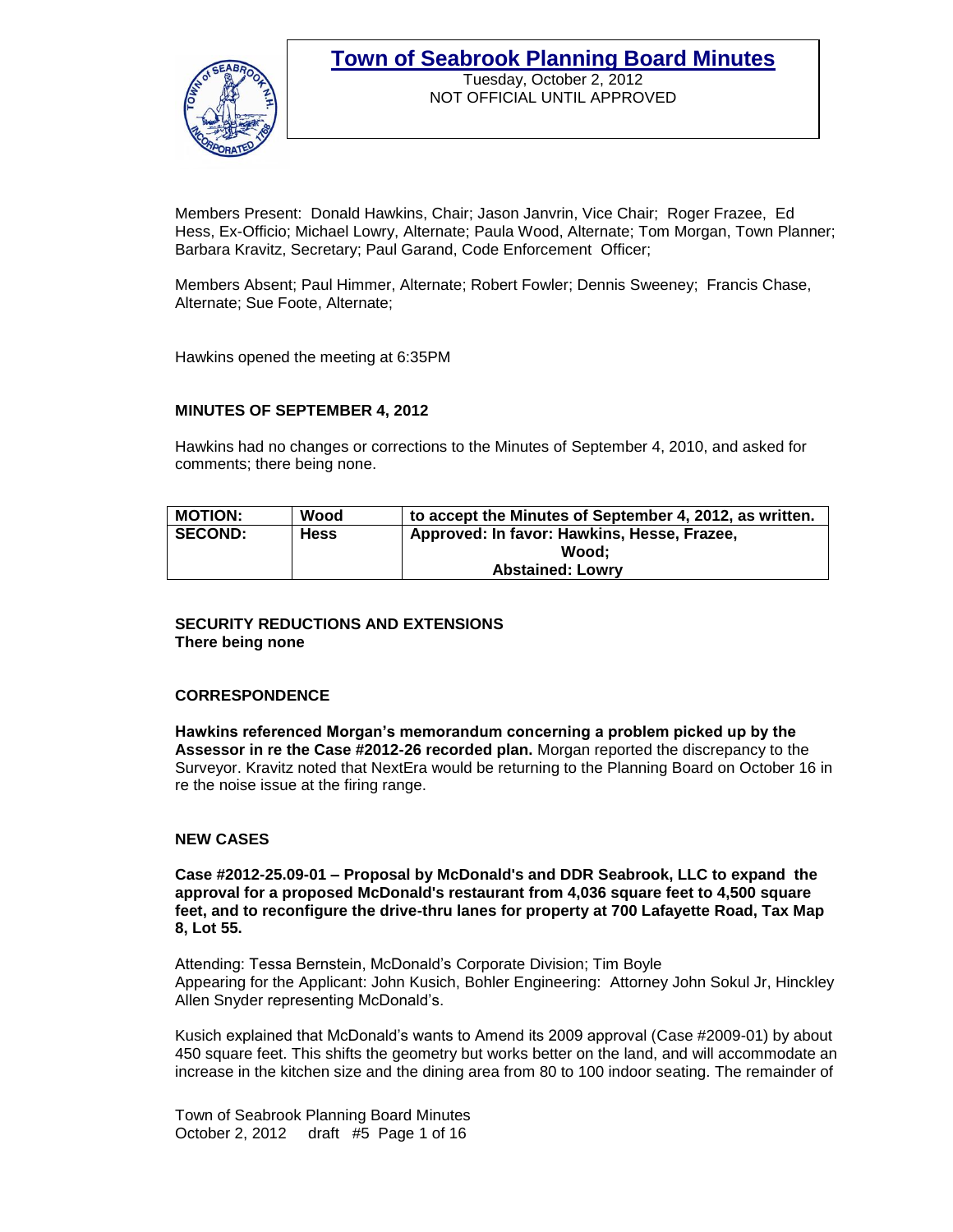

Tuesday, October 2, 2012 NOT OFFICIAL UNTIL APPROVED

the site is the same, including the driveway, lighting and the perimeter landscaping, although there is some internal landscaping adjustment. Kusich said they tried to keep the changes from the approved plan to a minimum. Janvrin said the site plan regulations had changed; parking was now in the siteplan, not zoning, and the standard was a "maximum" allocation, with one space per three seats, plus one per employee. He said that the plan calls for 55, while the allowed calculation would allow 52. Morgan interjected that for restaurants the parking criteria was still a "minimum", while for retail businesses, the criteria was a maximum. Wood asked if they met the minimum; Morgan said they did.

Garand said that the Water Superintendent had changed and had not seen the plan. The plan shows two water mains and the curb stop is at the exterior of the building; those regulations had also changed. The 35-foot signage is not within the current 20-foot regulations. Garand said they are talking about a small amount of changes on the site, but asked how much of the current standards, that have changed since the approval, they would be required meet. For example, landscaping, and stormwater regulations had changed.

Hawkins asked Morgan for his comments. Morgan cited the signage, and the lighting grid did not meet the current standards. They submitted a good stormwater maintenance plan in 2009, but not with this application. He thought this could be easily replicated. Janvrin asked if the filtration on stormwater changed since then. Morgan said there were new stormwater maintenance quality standards; a plan would show how they would keep it clean. Garand said that the sidewalks on the site near the facility were ADA compliant, but the sidewalks leading to the DDR site were not compliant. Signage for pedestrian crossing to the front door should be depicted on the plan. There is no raised median or center island at the right in/out, which would create the same problem dealt with at Demoulas south. Garand asked if this would go to the Technical Review Committee. Hawkins said that would be decided after going over the issues. He was very reluctant to go ahead with anything that had a building change without letting department heads review the proposal. First he wanted to know the extent of the changes to see if there was a significant enough impact for the TRC, and asked Morgan to continue his comments.

Morgan noted there had been changes in the allowed signage. McDonald's received site approval in May 2009, although concern had been expressed about the height of the sign. Later that year the Board started proceedings for reducing the allowed sign height from 35 feet. In the past year the landscaping regulations changed a lot. As noted, the lighting did not meet the standards, and there was not a current stormwater maintenance plan. Morgan said that moving from 80 seats to 100 meant there would be more vehicles accessing to and from Lafayette Road. The Board needed to decide whether that increase in traffic was significant enough for the Planning Board's traffic engineer to look at Janvrin asked if a traffic study that had been submitted with the 2009 application would still be relevant because of the changes along Route 1. Morgan said that the 2009 submission was under the auspices of DDR and a mitigation fee contemplating the building of the Route 107 Bridge was acceptable. Only the difference between 80 and 100 seats would be relevant now. The question was whether the increase of 20 seats warranted another traffic review.

Sokul said that Morgan's memorandum raised some good points, but maintained that the original approval was vested against subsequent changes in the zoning ordinance, and that the proposed changes were minor and would also be exempt from changes in the zoning ordinance or other. The regulations in effect at the time of the 2009 approval should apply to the Board's consideration of this project. He had sent Morgan a March 2012 court case concerning a developer, Pike, who had submitted a plan for a 5 story retail building and hotel in Portsmouth, plus some ground floor retail. Later they changed the retail building to a 300-person conference

Town of Seabrook Planning Board Minutes October 2, 2012 draft #5 Page 2 of 16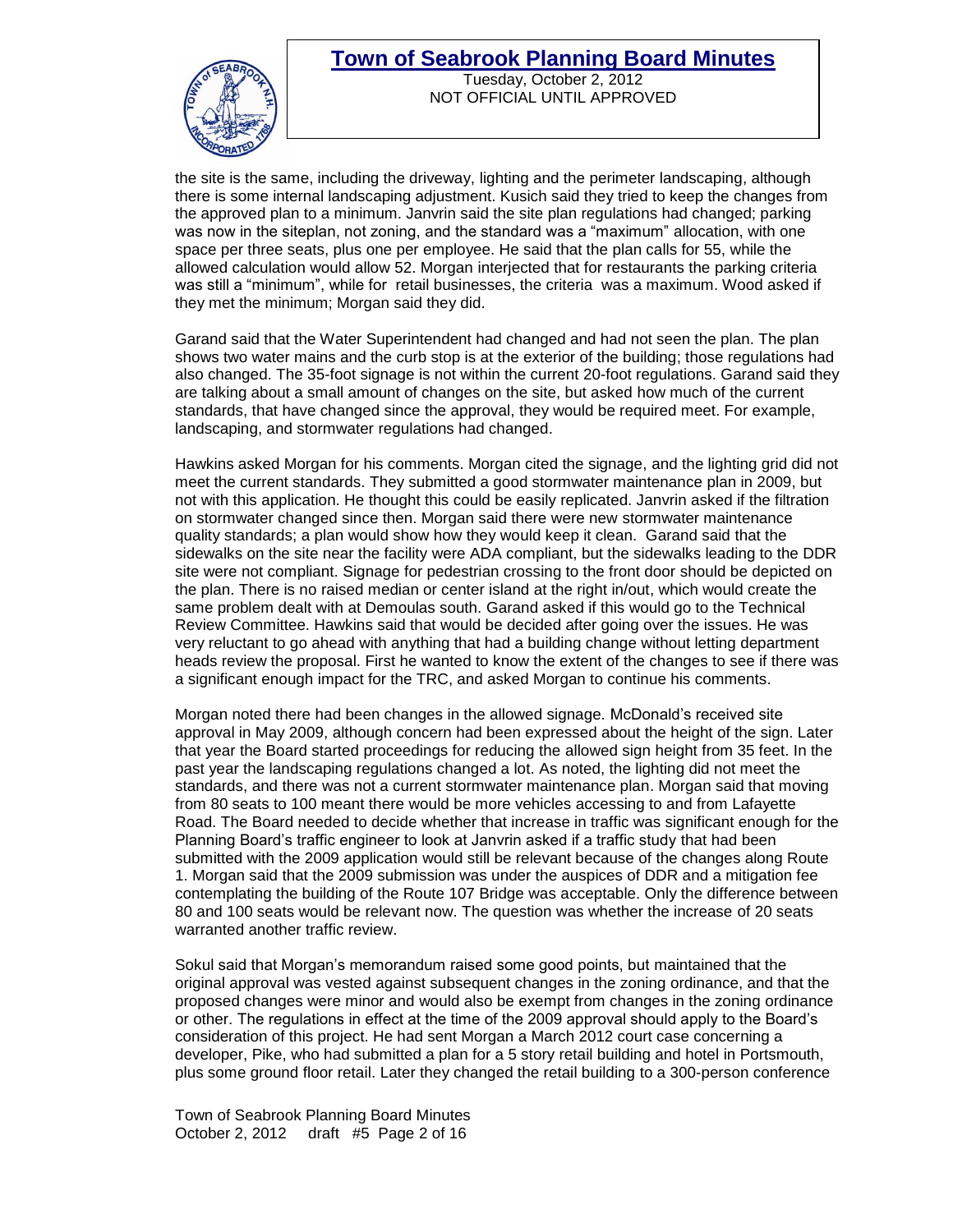

Tuesday, October 2, 2012 NOT OFFICIAL UNTIL APPROVED

center, and the court said that was so substantial that it changed the nature of the original project so they would be held responsible for those changes under the regulations. Sokul said that the court also decided that more minor changes, those that did not change the nature of the project, were not material and the developer would have the benefit of the vested protection under RSA 674:39. Sokul said that while some changes had been submitted for this case, they believe the Applicant was exempt from [new] regulations.

Hawkins said that the Board had copies of what had been submitted. He did not necessarily disagree with Soklul, but question was how the Board would define significant change; the Board was not made up of lawyers. One possibility would be to send Sokul's submission to the Planning Board's counsel for comment. He did not want to go down one path and later find out that they did it the wrong way. He thought the Board would recommend that its attorney be given the opportunity to review Sokul's work and comments so the Board would have a clear view of what it can and should do, and what it shouldn't do. Additionally, Hawkins thought there were enough other items, including a larger building, to have department heads take a look. They might say this plan is so close to the original, and that there would be no problems in going ahead. Sokul said they did not object to having department heads review the plan, but wanted them to know that the Applicant believes that the original regulations should apply. He added that perhaps there were some things like in re landscaping, that they could do to accommodate the Board. Hawkins said the stormwater situation now is that the town becomes responsible for the outcome on town land if their system does not work correctly. The Board wanted to be satisfied in this regard, which is a good reason for technical review. It may be what was previously done, or they might be asked for upgrades to meet the new standards even if they were exempt.

Hawkins thought that the Board would also ask for the height of the sign to be reduced to the town's current 20-foot standard. The landscaping did not meet the new standards, but the Board might ask them to have the landscaping reviewed against that new landscaping standard. On the other hand, if they are exempt it may have to be fine as presented. Hawkins said that the Board needed to have an opinion on the legal position presented by the Applicant before making any decisions relative to going forward. He asked if any Board Members had a different view. Janvrin agreed this should go to the Technical Review Committee, and noted that the police, fire, sewer and water supervisors all had changed since 2009. Sokul said that the site drive traffic would be permitted by the NH Department of Transportation under their driveway permit. Hawkins said if the driveway had not changed, the Board might ask the NHDOT if they really didn't want a raised differential at the driveway, because that generally causes a lot more leeway for left turns into the site which the town is trying to avoid. He also thought that when DDR construction is completed they would have a median strip, so there may not be a problem. It may not be an issue, but the Board would like a comment from NHDOT as well. Sokul pointed out that this location will be constructed north of the current McDonald's; both would not be open at the same time.

Hawkins said the question would be whether the added 20 seats would cause enough of an impact to cause an exaction. He thought that for the most part it appeared that DDR would be doing all of the work in front of the new McDonald's. They have contributed to the Bridge work on Route 107 and also to work that would be done on Route 1 south of that intersection. In the future some of Route 1 north of McDonald's may need some roadway work. Hawkins related that the Board's traffic consultant had gone through the whole Route 1 corridor identifying what projects would be needed in the future. The Town and the Planning Board have taken the position that they will ask people to contribute to that and target projects that will be completed in

Town of Seabrook Planning Board Minutes October 2, 2012 draft #5 Page 3 of 16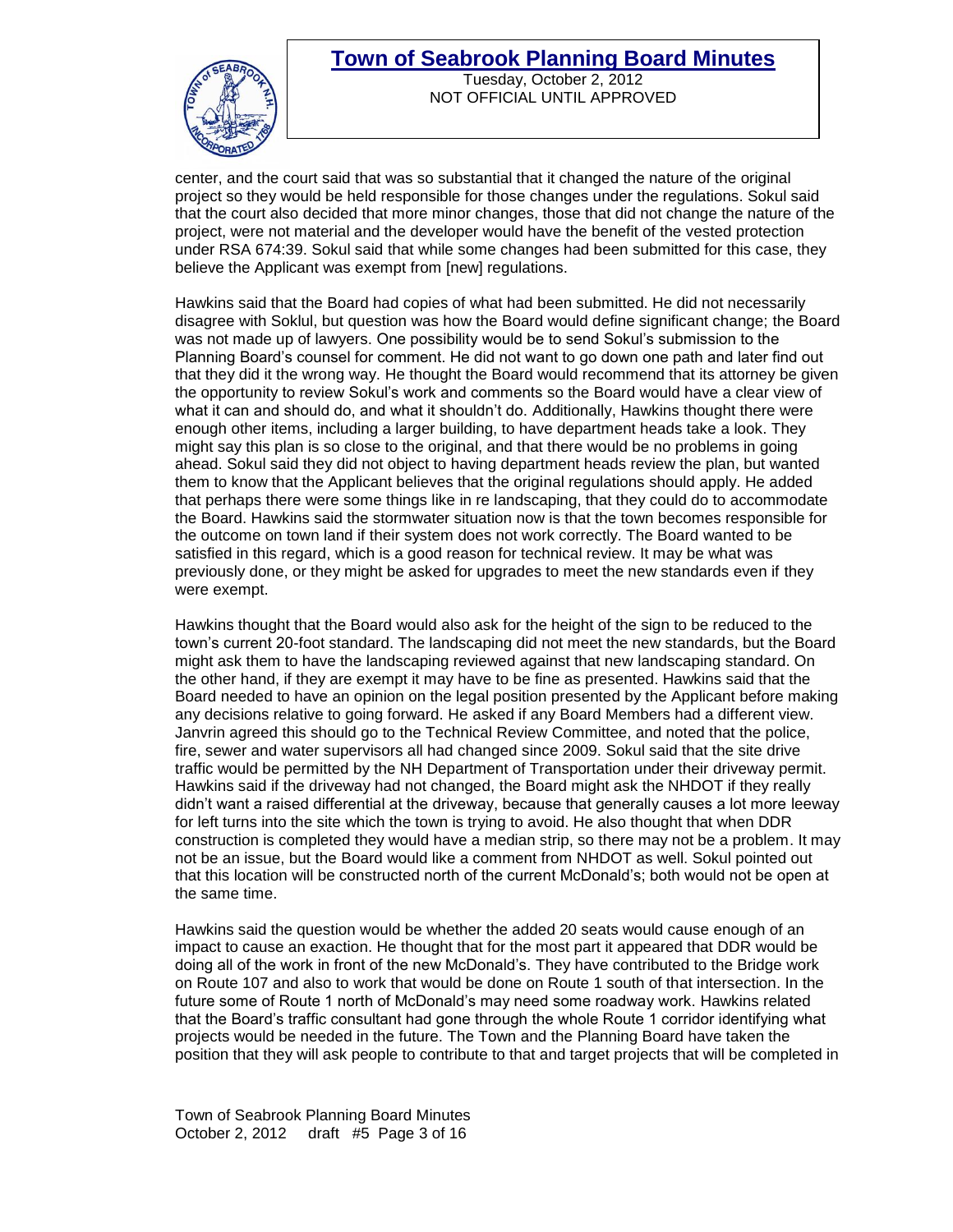

#### **Town of Seabrook Planning Board Minutes** Tuesday, October 2, 2012 NOT OFFICIAL UNTIL APPROVED

a short timeframe. He did not think that 20 seats would be a big impact, if it applied at all. Sokul reiterated that the mitigation is part of what DDR had already agreed to do.

Wood agreed with Janvrin that the new department heads should go through the plan. She noted that the proposal is to add another ¼ of the originally approved 80 seats. She said that 20 seats is a quarter of the whole restaurant's sit-down seats, even thought the number sounds like a small amount. The Applicant said that things should stay as they are. She did not see the restaurant increasing by adding another ¼ of the approved seating as a small change. Janvrin noted the May 2009 approval, and asked at what time that approval lapsed if no work had been done if the Planning Board had not extended it. Morgan asked Kravitz to respond. Kravitz said there was an extension, and suggested that Garand might have more information. Garand believed that DDR's attorney requested an extension to run along with the DDR requested extension. Janvrin asked if the Board had approved that. Garand said it did. Morgan said that part of the question was the length of time when the Applicant would be vested. He had not read the case sent by Sokul until a few days ago, so he thought it a good idea to ask the Board's attorney. Hawkins said the Board needs to consider the town's rules as well as what the Court would ultimately allow. The Board would want to know that it is on the right page before making a decision.

Janvrin thought that the regulations specified 24 months. Hawkins pointed out that in working out the Settlement Agreement with DDR there had been a couple of extensions because it had been a long, drawn-out process; the dates were in the Settlement Agreement. He thought they extended approximately to 2015, and the McDonald's project was tied to the DDR project. He thought there was plenty of time without even considering what the Court would say was the minimum, which he thought was changed from 4 to 5 years. Sokul said that the original approval was extended twice. The conditions of approval had all been satisfied. With DDR, he thought they had until 2016 for substantial completion. Kravitz reported that about a year ago DDR provided the security required in the McDonald's case. At that time, it was determined that the conditions had been met, and the security is in hand.

Hawkins said the next step would be to accept the application as administratively complete. Janvrin noted that on the Town Planner's checklist a number of items had not been filled out, and wondered if the missing items had any effect. Hawkins said that would depend on whether this was a plan originally approved in 2009 with minor changes, or considered as brand new. For example, in 2009 the landscape stamp was not required. He asked Morgan about the monuments. Morgan said that in 2009 there was a subdivision submitted that did have the monuments. The Board would decide whether the stormwater drainage analysis and stormwater operations and management manual needed to be redone. Lot numbers and street numbers could be added. Kravitz pointed out that the map and lot numbers as well as the address need to come from the Assessor's office. Hawkins asked if the map and lot number on the plan was correct. Kravitz said that the Assessor was pretty sticky about determining the final map and lot numbers and the street addresses.

| <b>MOTION:</b> | <b>Janvrin</b> | $\frac{1}{2}$ to accept Case # 2012-25 as administratively complete<br>for jurisdiction and deliberation. |
|----------------|----------------|-----------------------------------------------------------------------------------------------------------|
| <b>SECOND:</b> | Wood           | <b>Approved: In favor: Unanimous</b>                                                                      |

Hawkins thought that most of the plan will not have changed since 2009. Kusich said it all ties into the DDR project. Hawkins said **Case #2012-25 would be reviewed by the Technical** 

Town of Seabrook Planning Board Minutes October 2, 2012 draft #5 Page 4 of 16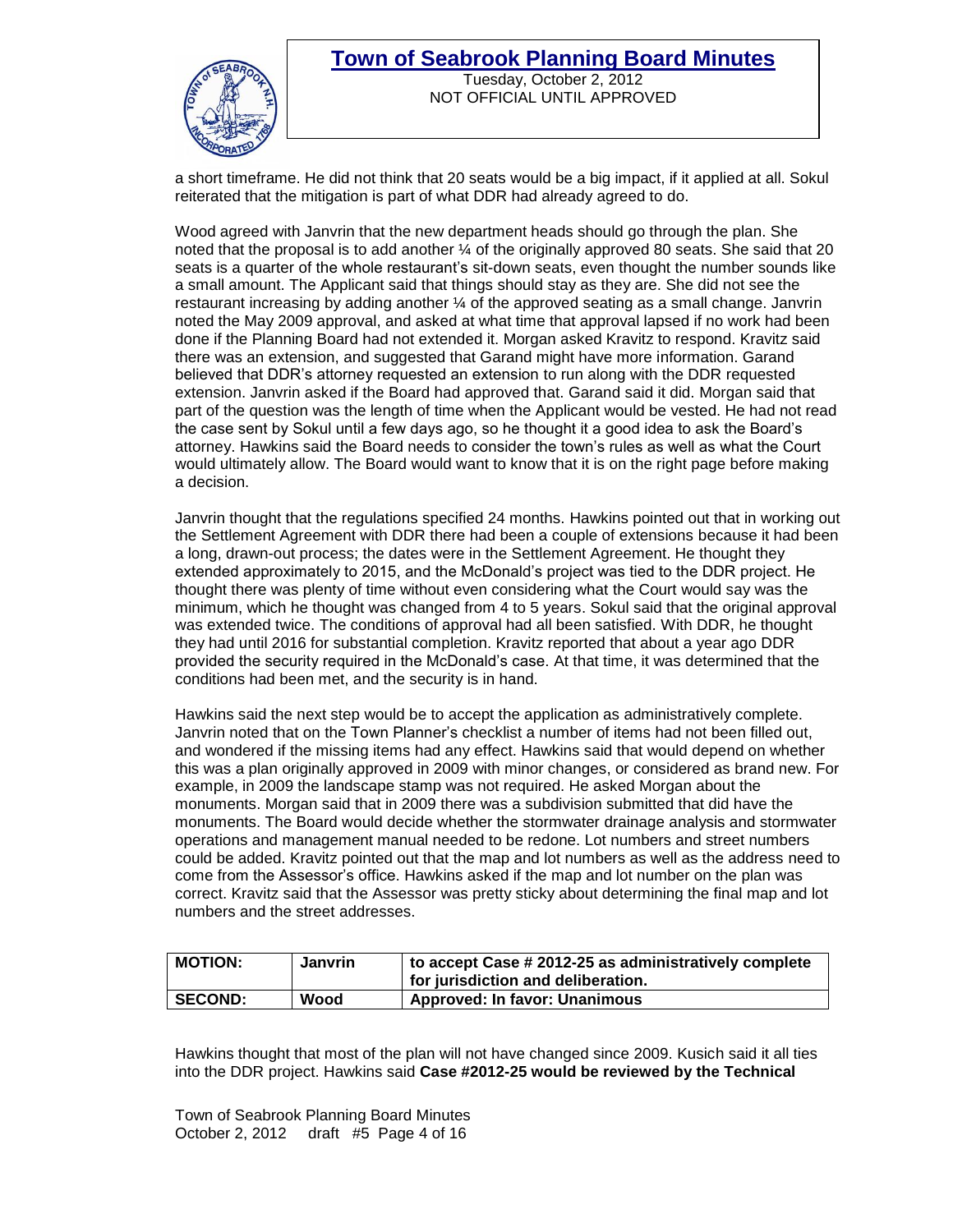

Tuesday, October 2, 2012 NOT OFFICIAL UNTIL APPROVED

**Review Committee on Monday, October 15, 2012 at 10 AM in Seabrook Town Hall. As the Board generally does not meet on election day, Case #2012-25 would be continued to November 20, 2012 at 6:30Pm in Seabrook Town Hall.** Hawkins said that the Board's attorney would be asked for comments during the interim, and the outcome would be available, when possible.

**Case #2012-18 – Proposal by Latium, Tropic Star Development, Scott Mitchell to remodel and expand a gasoline station, and to construct a convenience store, at 663 Lafayette Road, Tax Map 7, Lot 87. Among other pending issues the board will consider is the applicability of Section 14 of the Zoning Ordinance (abandonment) and the proposal's compliance with Section 6 of the Zoning Ordinance,** continued from July 17, 2012, July 17, 2012, August 21, 2012;

Lowry recused himself from Case #2012-18.

Attending: Bill Pescosolido, Latium; Scott Mitchell, Tropic Star; Appearing for the Applicant: Wayne Morrill, Jones and Beach Engineering; Attorney Richard Uchida, Hinckley, Allen, Snyder, representing Tropic Star;

; Attending: Charles Mabardy, Mabardy Oil; Gregory Michaels, and Attorney Chris Aslin, Bernstein Shur, representing Mabardy;

Hawkins explained that on February 2, 2012, the Planning Board was asked to interpret a zoning provision in re non-conforming property, and particularly in re this gas station property. The Board said that this property was within 1000 feet of other stations, but it was not nonconforming because the ordinance applied to "new" gas stations. Therefore, the Planning Board's opinion was the property could continue as a gas station and did not have to go to the Zoning Board of Adjustment. Hawkins reported that Mabardy had challenged that opinion and had appealed that administrative decision to the ZBA. After consultation with the Planning Board's Attorney, the Mabardy attorneys agreed that as there had not been a case in front of the Board (in February) no public notice to abutters had been required at that time. The attorneys agreed that the Planning Board opinion was not challengeable, and the appeal was withdrawn from the ZBA. Hawkins said that the Planning Board had notified abutters that there would be a discussion at this meeting. In this regard, the Planning Board could reaffirm its February decision, or determine that the matter should be sent to the ZBA.

Hawkins asked for Morgan's view. Morgan affirmed that Hawkins had stated the current situation correctly. The Board needed to listen very carefully to the speakers during this meeting, and then determine whether this proposal complies with the zoning ordinance. Hawkins added that in prior meetings it had been thought that the provision re the 1000-foot limitation had been adopted in 1986, however it actually could be found in the reestablished Seabrook zoning ordinance adopted in 1974. There is some evidence that this property came before the Planning Board on January 27, 1972, but so far the documentation supporting the decision had not been located.

Janvrin presented chronological statistics based on his research at the Library of the University of New Hampshire, pulling up town reports from 1973 and 1974. In 1973 the Seabrook Police Department expended \$244.63 at Seabrook BP, now a Getty South or BP station. It expended \$4,266.02 at Gulf Oil which is now XtraMart. It expended \$39.18 at Red's Texaco which is now Seabrook One Stop Sunoco. They also expended money at Jean's Atlantic Station, now the Richdale. Janvrin said this means that in 1973 Getty South (now BP), XtraMart (formerly Gulf

Town of Seabrook Planning Board Minutes October 2, 2012 draft #5 Page 5 of 16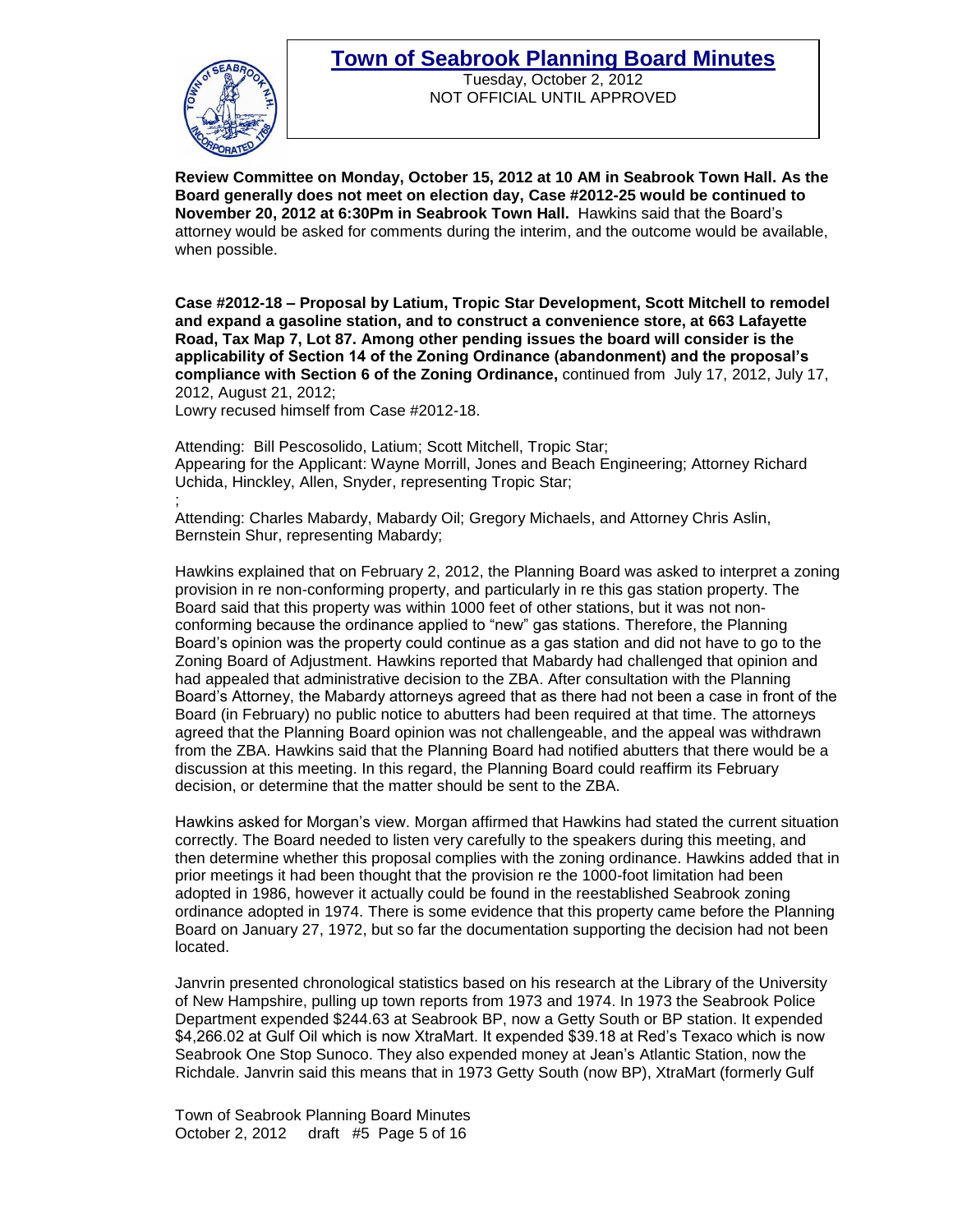

Tuesday, October 2, 2012 NOT OFFICIAL UNTIL APPROVED

Oil), Red's Texaco (now Sunoco) and Jean's Atlantic Station (now Richdale) were in existence. The Seabrook Getty north, most recently BP, now before the Board did have a site plan approval in 1972; the Assessor's office places the year of establishment of the business in 1974. Janvrin said that neighbors remember that the property was a Bank from 1967 to 1969, after which it reverted to the gasoline station use. Janvrin said that in 1974 the police expenditures were: Red's Texaco - \$1967.37, Seabrook BP - \$1197.90; the police also spent money at Jean's Atlantic and Gulf Oil.

Janvrin said the Zoning Ordinance was voted in by the 1973 Town Meeting. The ordinance being discussed at this meeting was voted as an amendment to the Zoning Ordinances reestablished in 1973 by ballot on March 5, 1974 (Article 21) and carried by 701 "yes" to 578 "no". Hawkins asked if the relevant date for the current proposal was March 5, 1974. Janvrin confirmed this, and said this meant that the gas station was in existence on March 5, 1974 with the ordinance stating that …"gasoline stations, but not including the outdoor storage of inoperable and unregistered automobiles, provided that no new gas station shall be located within a 1,000-foot radius of an existing gas station…" Janvrin reiterated that Seabrook BP, Gulf Oil (XtraMart), Red's Texaco (Sunoco) and Jean's Atlantic Station (Richdale) were in existence on December 31, 1973.

Hawkins asked if there was direct evidence that this station was a gas station. Janvrin referenced a January 27, 1970 plan of land recorded at the Registry. Morgan pointed out that the 1970 plan might have been for a subdivision. Morgan suggested that the applicant and abutters might do some homework and dig up the relevant facts. Hawkins said the Board would have to make a decision as to whether this property would be subject to the 1,000 feet. This would probably be determined by whether it was in existence on March 5, 1974. Janvrin said that he had talked with a long-time resident who explained that the reason for that ordinance being implemented in 1974 was that the Cumberland Farms property, now defunct and part of the Market Basket South complex, wanted to put in a gasoline station in 1973, but it was so close to Jean's Atlantic Station (Richdale) that the townspeople decided they did not want "gasoline alley" on Route 1. That application was denied. Janvrin said that was why the ordinance was implemented in 1974.

Hawkins asked if the Applicant had documentation as to when the gas station was built, or if research had to continue. Uchida thought the best evidence about the establishment of the gas station would come from Pescosolido who owned the property since 1971. Pescosolido said he and his wife owned Latium Management which owned the property since 1971; he did not know the exact month and day of the deeds but had checked his records recently. He did not know the date of construction but said the land could not have been left fallow for too long. He was in Maine at the time and did not participate actively in the construction. Pescosolido recalled that during the oil embargo in 1972 they had great difficulty in getting gasoline for this station and others, but were finally able to get gasoline to their great relief and to the benefit of the townspeople who needed it. Hawkins asked if Pescosolido recalled that the station was operating in 1972. Pescosolido's recollection was they were able to get an allocation of gasoline for that station in 1972, so the station had to have been in business in 1972. Janvrin said that his father, a commercial fisherman, remembered buying gasoline for his boat in 1972.

Wood commented that she remembered the shortage in 1972, and asked how to go about getting documentation. Hawkins said there was a Registry of Deeds ID number. Janvrin said he went to the Assessor's Office and was told that [old] records could be in the Town Hall basement. He thought the 1970 date was sufficient, but there might be evidence on old assessing cards. Wood had listened to 1970 references, and that Pescosolido said that he had

Town of Seabrook Planning Board Minutes October 2, 2012 draft #5 Page 6 of 16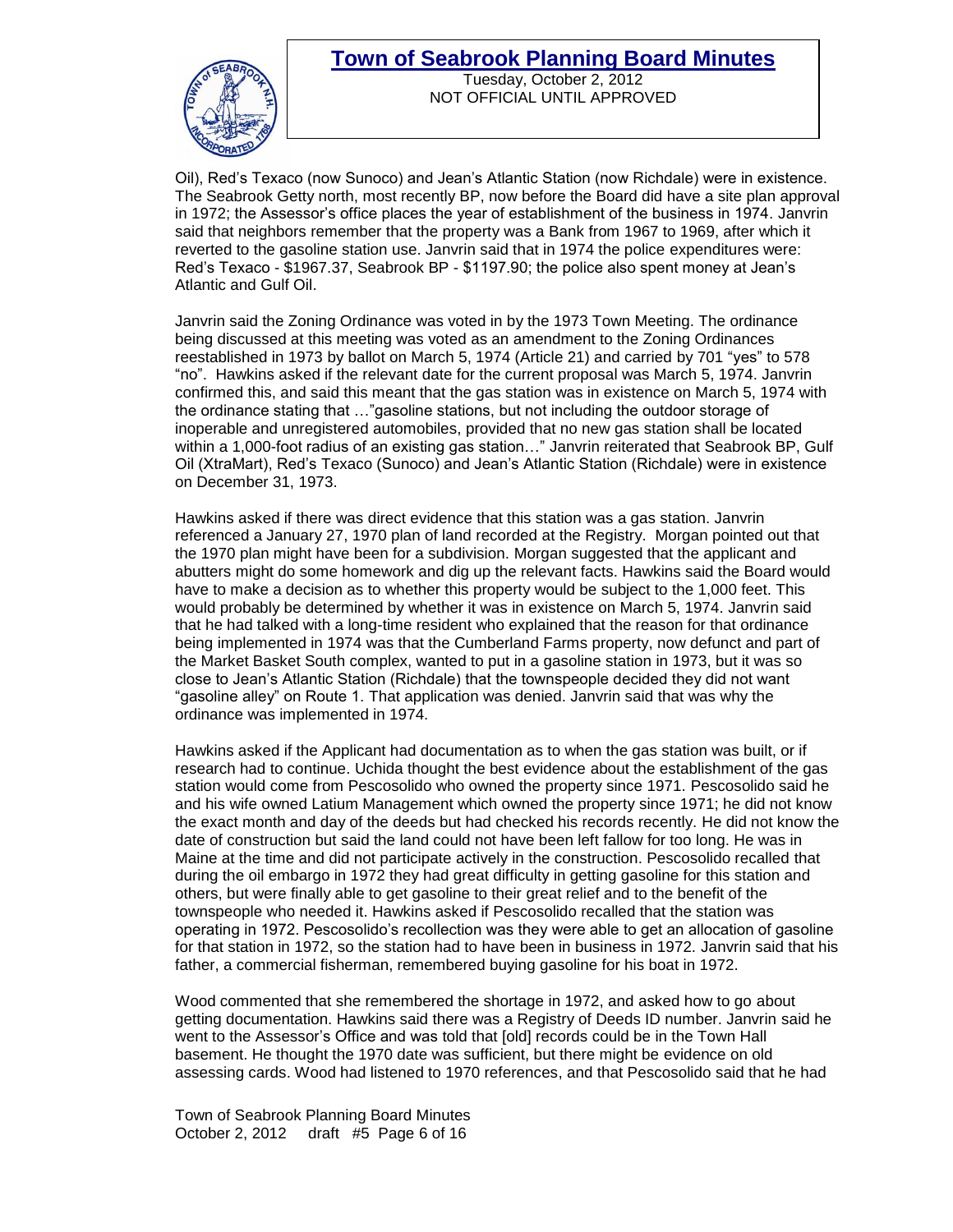

Tuesday, October 2, 2012 NOT OFFICIAL UNTIL APPROVED

owned the property since 1971. Given that the Board would have to make a big decision for everyone involved, she wanted to see some type of documentation which could be gotten if it were in the Town Hall without a lot of work. Hawkins asked Garand about building permit documentation. Garand said that would have to be research in files downstairs, but he doubted it. Hawkins noted that there had been a fire, but asked if Garand had access to older files. Garand said some files were lost when the town offices were relocated; he thought the file for this property would be complete. Janvrin said the Assessor's Office noted the current building was constructed in 1977 but had preexisted with a different structure.

Garand understood that the gas station was existing and in place and operating. He thought the question was how the Board would interpret the 1,000-foot radius provision, and not whether the station was existing; it was there. Hawkins wanted to hear from the applicants and the audience, and the abutters about anything they felt would be helpful to the Board in making a decision. In February the Board decided that if a gas station was in existence before the ordinance was changed (March 5, 1974) it would be considered conforming and therefore be allowed to continue without going back to the ZBA for review. This 1974 existence factor was important in considering the current proposal because, if it wasn't, the Board's decision might be very different. Garand said the discussion also was whether the infrastructure of the fueling station and the tanks and pumps were there, noting that a gas station was an allowed use in that zone. The 1,000-foot separation was the question. If the station existed prior to the 1,000-foot provision was put on place, it would be an allowed use. If fuel can be put into the tanks, gas can be dispensed through the license. It would not be a change of use; it would be allowed. Garand said those were the factors discussed in February.

Hawkins said that [the discussion purpose of] this meeting was public noticed and that the Board would take input from abutters to help with the decision. Then the Board would either reaffirm its February decision, or change it based on non-existence before March 5, 1974. Garand agreed. Hawkins wanted to hear from abutters or from the Applicant on in re where they think the process is. Garand commented that if the word "new" were not in the ordinance, whether the property would be grandfathered, or non-confirming, would become a big issue for obtaining a loan. He noted it is still an allowed use in Zone 2. Kravitz reminded everyone to be sure to fill out the sign-in log, and to identify themselves for the record when speaking. Hawkins noted that at the last meeting it was agreed that the Applicant would speak first at this meeting before taking comments from others.

Attorney Uchida, representing Tropic Star, noted that the Agenda had identified the two areas of the ordinance to focus on for this meeting. He recognized that the section of the ordinance dealing with gas stations locations was not intended to apply to a gas station site that preexisted 1974. They will ask Pescosolido to look for any further documents or materials going back that many years to help with the search at Town Hall. They are relatively confident that by 1972 the station was operating and therefore pre-dates the 1974 ordinance. Uchida wanted to speak to statements at the last meeting dealing with Section 14 - non-conforming uses, as well as to articulate their position and the status from their ;point of view. At the last meeting the Board received information that the gas station may have ceased operating in October of 2010, and also about the use of "new" in the ordinance. Some Members expressed concern that since one year had passed the gas station use had ceased. Uchida observed that if it is found that this station predates the ordinance that was meant to protect stations that had never changed uses, then his remarks on that subject would be somewhat irrelevant.

Uchida said the Applicant's position was that the use had not ceased or terminated. There are a lot of New Hampshire cases that stand for the proposition that even if a business closes and

Town of Seabrook Planning Board Minutes October 2, 2012 draft #5 Page 7 of 16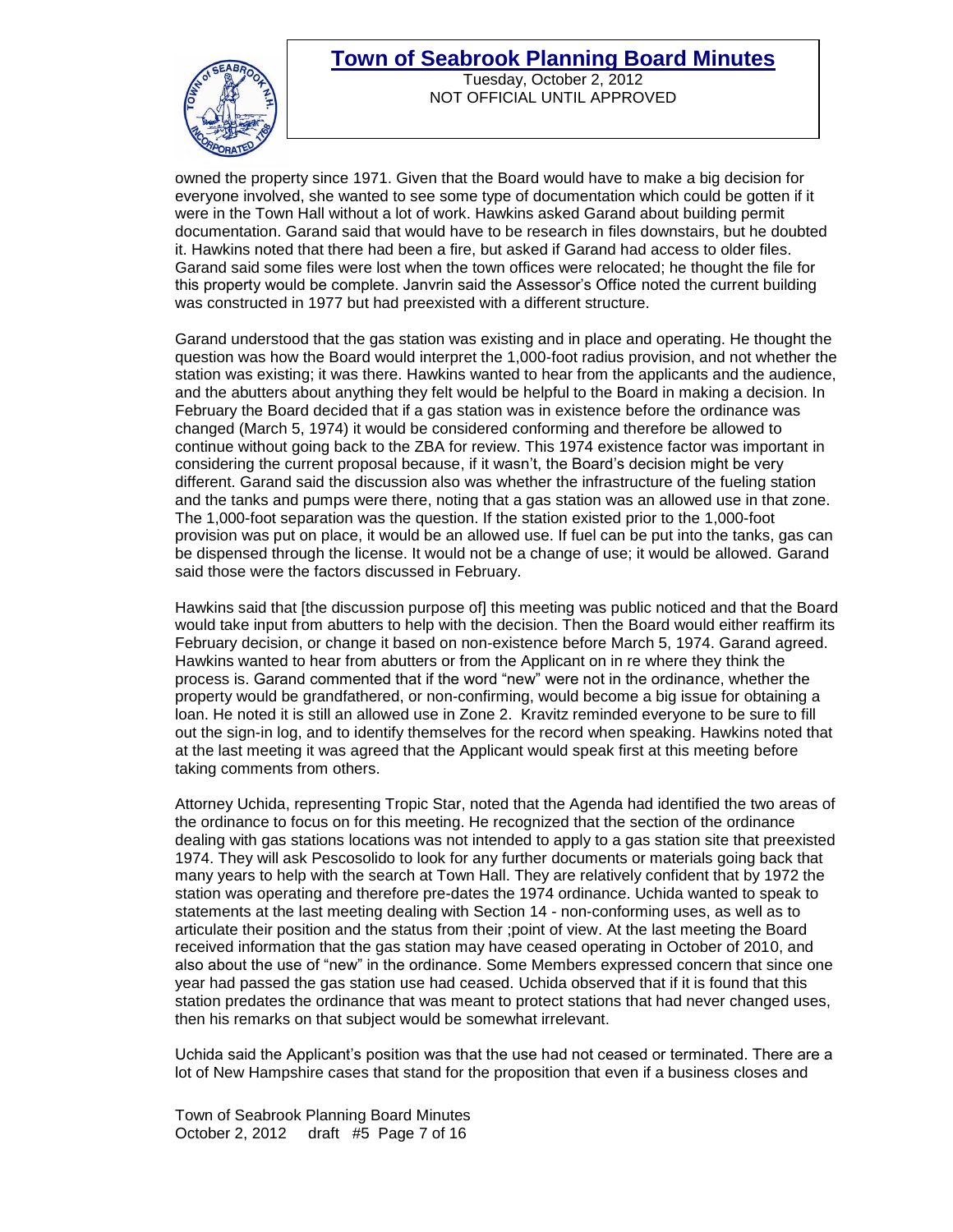

Tuesday, October 2, 2012 NOT OFFICIAL UNTIL APPROVED

ceases operating, it does not mean that the use was terminated, ceased or abandoned. The Pike Construction Asphalt Batch Plant in Madbury closed in 2005. They returned in 2007 and tried to reopen it as a concrete batch plant. A number of abutters referenced a town ordinance that said if the use was ceased for in excess of one year, whatever non-conforming status there might have been would have been lost i.e. they claimed that Pike had lost its non-conforming status. The issue reached the NH Supreme Court which did not feel, based on the record, that the use was discontinued. The Court looked at the fact that considerable money had been spent on repairs and upgrades, and acquiring plant equipment between 2005 and 2007. They had conducted personnel safety training during that period, and maintained the plant as ongoing even thought it wasn't open and producing asphalt at that point in time. They were advertising the plant in terms of its use as an asphalt producing plant, and solicited bids for the plant. Also they were working with the State to assure that their air emission equipment would continue to be in compliance with the plant operations.

Uchida said in the matter of the gas station, although it had closed in October of 2010, it had continued to be maintained as a gas station site. There were numerous activities and work done to ensure that it would continue as a gas station site. Rather than providing information second hand, they had Pescosolido, the owner, come up from Florida to relate all of the things that went on since October of 2010 on the site to continue to preserve that use. Uchida said, therefore, the use had not been abandoned or terminated. He asked for the Board's permission to have Pescosolido speak about what had been happening.

Pescosolido said the site was leased to Getty Petroleum in 1987 for 25 years to expire on February 29, 2012. Mostly they operated the station themselves, which eventually was called Getty Marketing, and which he understood was an independent but affiliated corporation. Getty Marketing went bankrupt in 2010. The responsibility for the lease was with Getty Properties and they continued to meet the responsibility to pay the rent through February 29, 2012. The bankruptcy complications, which he did not describe, made it very difficult if not impossible for Getty Properties to do anything but suffer without income for the station while Getty Marketing was in bankruptcy. Pescosolido said about a year ago he learned that they would not continue the lease beyond February 29, 2012. He then started the procedures to put the station on the market. His objective was for a new operation at the highest and best use. Based on his 20 year experience serving on boards in three states, he thought this would be a modernized retail gasoline station operation. The site was too small for many commercial applications along the highway, but it is large enough for a convenience store – gas station operation such as had been proposed to the Planning Board.

Pescosolido said that "highest and best" meant something that was comfortable in the area, for the people, and meets the Town's objectives. He believed that this operation as proposed would enhance the town revenues, provide additional employment, fit the area and be comfortable in the immediate neighborhood, and be an attraction and improvement rather than have negative qualities. In his view that made it "best" as well as "highest" which as an owner he liked because it would have more value and be best for the town.

Pescosolido said that once Getty Marketing was out of the way they could proceed toward reconstruction. Getty removed the tanks, and left the canopy at his request. They removed the gas tanks because (i) it made installation of new tanks easier as 20 year old tanks would not be used anyway, and (ii) it gave a better chance to determine what, if any, contamination is in the surrounding soils. Pescosolido said they found some (contamination) and the problem had been turned over to the NH Department of Environmental Services which instructed Getty to make a mitigation plan to get it cleaned up. That plan would be due in about the next 30 days. It will also

Town of Seabrook Planning Board Minutes October 2, 2012 draft #5 Page 8 of 16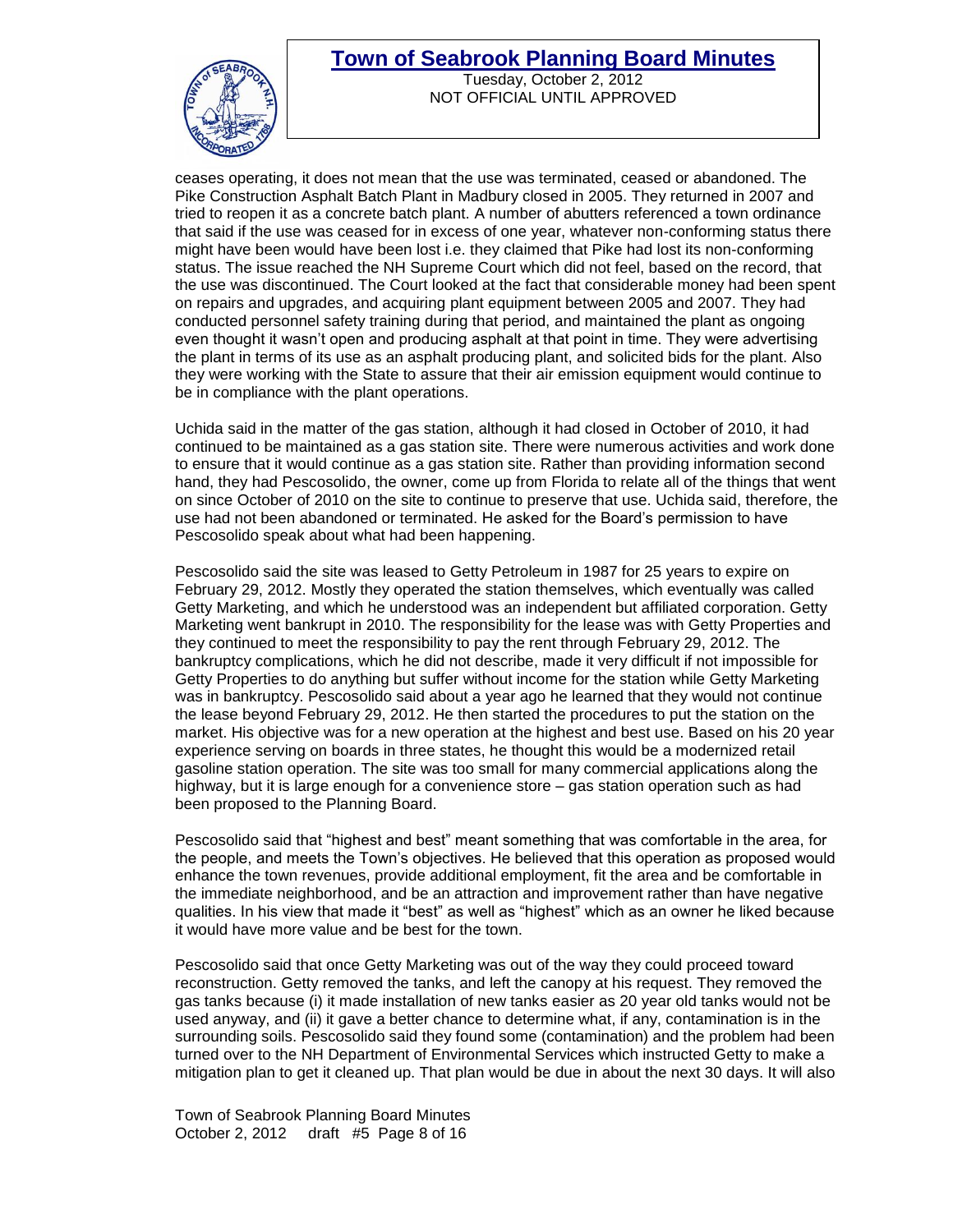

Tuesday, October 2, 2012 NOT OFFICIAL UNTIL APPROVED

conform to Mitchell's new plan so that the equipment needed for the mitigation would not interfere with construction or going into operation. They are in the process of seeking approval from the Planning Board, but know that NHDES will make sure that it is properly cleaned up so they can go ahead. They hoped that the Board would see fit to continue their operation.

Hawkins asked if they don't have the NHDES approved clean-up plan, how would they go about building and operating over the top of then mitigation area that might have to be dug up. Pescosolido said that the removal would be done chemically, and would not require digging. He said that NHDES offered him an informal opinion that it would be an insignificant matter and quite easy to clean up. It can and will be done in a way that will not interfere with the new operation or construction. Obviously the construction would have to wait for a little while. The area where the new tanks would be was away from the planned new building and should not be a problem. Janvrin said when the Richdale location changed hands, they pumped out the groundwater, aerated it, and pumped it back into the ground. The MTBE was mitigated; it was a small operation. Pescosolido said that was a type of mitigation that did not require large equipment or involve a large surface area. The NHDES will approve the method and equipment; it will be compatible with continuing operations.

Uchida said Pescosolido and Getty were continuing to upgrade the property despite the fact that the station had ceased operation in October 2010. This was similar to the Pike situation continuing to ready their plant from 2005 to 2007 to reopen their plant as a batch plant. Uchida said that the Court had determined that the use had never been terminated or "ceased". He commented that this would be relevant only if that section of the town ordinance applied if the Board reaffirmed its February 2012 decision. In that event this information would be interesting, but not wholly relevant. Hawkins recalled the lengthy February discussion, stating that the decision was it was not non-conforming because it had pre-dated the ordinance calling for the 1000 feet between stations. If it pre-dated [the ordinance] whether it was closed for a year or not was not relevant, therefore it was not a new station and was not non-conforming. If it was not non-conforming, then closure for a year was not an issue. Hawkins noted that discussion was had in February 2012 and again a month ago. He thought those two issues were pretty clear, and asked if there were other issues or points of law that might be cited as the Board makes its decision. .

Mitchell said he'd developed 3 gas stations in Seabrook. He was familiar with the NHDES rules; they would be working hand in hand with the NHDES for small this remediation. NHDES would be fully aware of where the tanks were going and make sure that none of the construction would interfere with what needs to be remediated. Hawkins commented that in a personal situation in Connecticut, he was not allowed to put down hot-top for a driveway until mitigation was complete. It leaked while he waited. He wondered if it would be the same type of mitigation.

Pescosolido said that Getty had requested Mitchell's plan for their engineers that are designing the mitigation system so they could locate the proposed equipment well away. He thought that had been accomplished. Douglas Crow a homeowner on New Zealand Road, expressed concern that the property had not been in good repair for about a year. There was debris behind the building, and he was worried about a potential spill. He was a very close homeowner and wondered if NHDES had something for this and was concerned about anything negatively affecting his property value. Crow also had concern about the Mall and different traffic patterns, and asked if that had been considered in re this service station. Hawkins said the last meeting was about traffic around the site and Route 1. The NHDOT had reviewed the plans as had the Board's traffic consultant. With a 400,000 square-foot mall going in there would be a lot of changes. There would be a traffic signal at New Zealand Road right next to the gas station

Town of Seabrook Planning Board Minutes October 2, 2012 draft #5 Page 9 of 16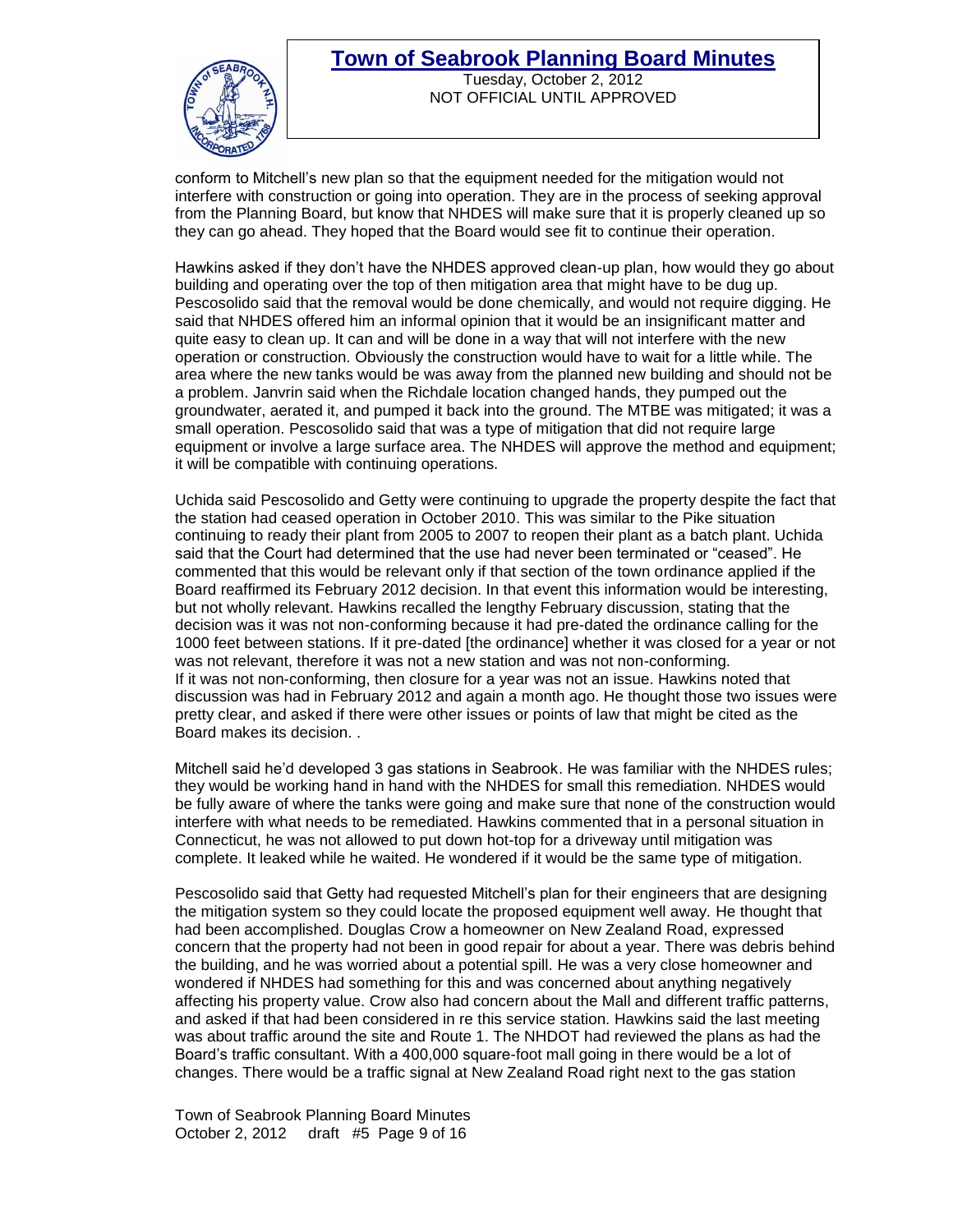

Tuesday, October 2, 2012 NOT OFFICIAL UNTIL APPROVED

location. Since 2009 there had been significant review by the State, DDR, and the Planning Board traffic engineer. The traffic mitigation to be required was still being reviewed. With a 1200 square-foot store and the number of positions at the pumps, they did not expect a significant change in the amount of traffic. Spill containment would have to be reviewed. Crow said his basement sump pump goes into the sewer at the right corner of the station toward the new building across from his house. Spill containment was very important in re contaminating adjacent areas; He did not know the route. Janvrin said it came out onto Rocks Road. The applicant said there would be an on-site water quality unit for surface sediment. What is underneath the pavement would be the jurisdiction of the NHDES. Crow did not want the directional flow from his sump pump to be changed as it goes to the lowest point on the street.

Hawkins said in matters like this the department heads reviewed the plan layout and discussed the corner of the property and method of mitigation. The intent is that abutters should not be affected by development of properties, and recognized Crow's right that his property should not be affected. Problems that might occur as a result of changes had to be mitigated, and noted that the Public Works Department was good at noticing if something like that occurs. Crow wanted to know if the temporary hot-top for the property across the street had ever been completed. He worried that enhancements that had been promised sometimes don't get done. Janvrin said the binder was in and town was holding security. If the work was not completed that money could be used by the town to do this do this if not completed by the applicant. Deborah Crow asked when that would be completed. Janvrin said that applicant had not said the work was substantially complete or asked the Planning Board for the return of the security. Further, if an impact affects an abutter a complaint would first go to the CEO and then to the Board. The Board could not take an arbitrary action.

Hawkins asked for other comments. Attorney Aslin, representing Mabardy, discussed the history and presented a different view of the zoning ordinance issues i.e. the notice provisions and the gas station as non-conforming and the use issues under Section 14 of the and Zoning Ordinance. He said that the information now before the Board may differ from that available in February 2012. They believe that the intent putting "new" into ordinance was meant to grandfather existing gas stations. He did not see a distinction between a new gas station as noted as of the date of the adoption of the ordinance in 1974, and a grandfathered use; the concept was the same. If [a gas station was] in existence as of the date of the ordinance adoption, then it was grandfathered and did not have to comply. A gas station starting today would have to comply.

Aslin said he understood the argument that the use was conforming as gas stations were permitted in Zone 2, but once the provision was added in Section 6 the permitted use could not be within 1000 feet of another existing gas station. He noted that other provisions of the ordinance had provisions in re distances in areas within a zone, e.g. telecom facilities in re I-95. They are permitted in the zone but only within a certain area. There are also restrictions for sexually oriented adult businesses within certain distances of other uses. He said these provisions were similar to those in re gas station use not being permitted within 1000 feet of an existing station. While "new" made a difference in the ordinance, he maintained the actual meaning was the same as having a non-conforming use that was preexisting and therefore grandfathered. Aslin said they did not see any reasonable distinction between the two. If it existed before March 5, 1974 it was a pre-existing non-conforming use within 1000 feet of another gas station. It would not conform with the ordinance going forward, but was allowed to continue because of being there before the ordinance was adopted.

Town of Seabrook Planning Board Minutes October 2, 2012 draft #5 Page 10 of 16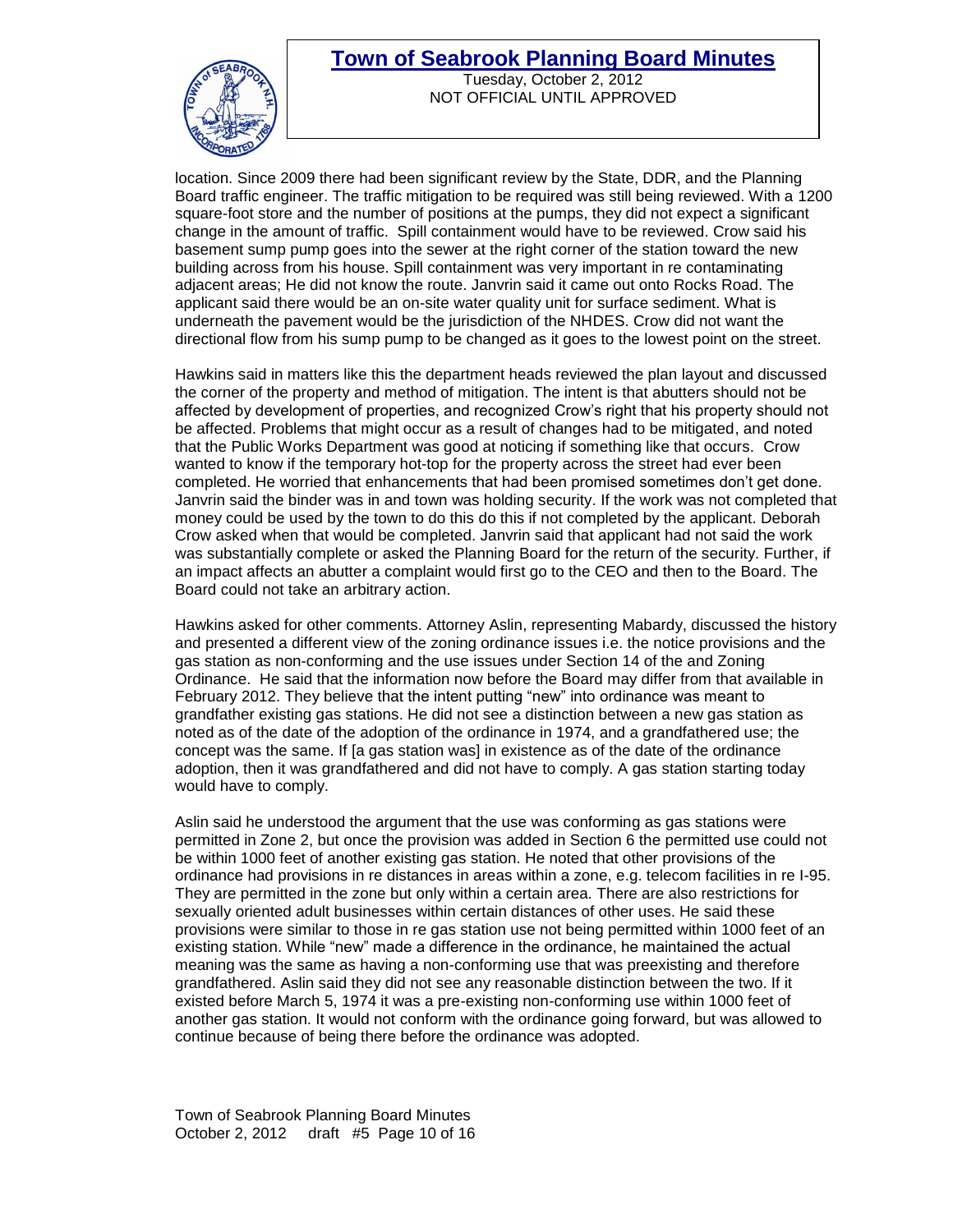

Tuesday, October 2, 2012 NOT OFFICIAL UNTIL APPROVED

Aslin said when setting aside the technicalities, it was a non-conforming use and Section 14 would then apply; he noted there were 2 gas stations within 1000 feet of this station. He referenced the Applicant's discussion about when a use ceases to operate for purposes of Section 14.2 which says that after one year without operation the grandfathered status is lost and compliance with the ordinance is required. Aslin said this gas station closed in March of 2010, reopened for a couple of days in October of 2010, and maintained that for two years the gas station had been unused; it had been a year and a half since the tanks had been pulled The bankruptcy had been mentioned, but the lease holder did not do anything with the property for a year and a half, although they might have been waiting for the bankruptcy to be resolved. Aslin said they did not make any improvements and did not maintain it, noting that the abutter described it as pretty derelict with trash for more than a year.

Aslin said Uchida's interesting comments about the Pike case indicating that gas did not have to be sold every day to maintain the use. If there is gas in the tanks and operating pumps but no one comes to buy gas for a year the grandfathered status would not be lost. In the Pike situation they were operating as an asphalt facility, maintaining equipment, training personnel , advertising and soliciting asphalt purchases but the economy was not very good. They had plants in other locations that were more efficient for their orders. For two years they did not actually produce asphalt. However, the Court decided that they were ready to go if someone wanted to buy asphalt. Aslin said the Court said that if a store owner wants and operating store they don't just have a building that's empty; there would be lights on and goods on the shelves, and someone to take the money. There is no one operating the gas station kiosk, so no one could buy a pack of cigarettes. There's no gas for sale, pumps are turned off and they do not have permits to use the pumps. That was the case since October of 2010. For over a year there had been no maintenance or use. There may have been some efforts to prepare the site for sale or a future gas station use, but they did not maintain the use under the ordinance to maintain their grandfathered status.

Aslin believed that under Section 14 of the ordinance, because they ceased to operate for over a year, they had lost their pre-existing grandfathered status as a gas station that was within 1000 feet of before 1974. He said the use it or lose it rule applied because they did not use the station for selling gas. In order to reopen, they need to go to the ZBA for a variance because they are within 1000 feet of two existing stations. Aslin said that the purpose of the non-conforming use part of the ordinance is that the ordinance stands for what the town believes is the best use. There's been a provision that [the town] did not want a lot of gas stations clustered together, that's why another provision said that if they stopped using something for over a year they had to make it conforming again as would apply to other businesses in the town. If a restaurant stops operating for over a year in a zone that allows restaurants, it would have to go to the ZBA for a variance to reopen. Aslin said the suggestion had been made that somehow gas stations were different, and had some special status because of the way the ordinance was written. They disagreed and thought that the ordinance could be normally read to mean that a new station simply means after 1974, and not that it was conforming within 1000 feet. It meant that a nonconforming use had been grandfathered until the station use was stopped for more than a year.

Aslin put forth that Section 6 was the same as any other grandfathered use. They think that Section 14 applies and that the gas station had not been in use for over a year and needed a variance. Further they submit that the proposed station by any definition was a new station. It was not a redevelopment of an existing station. It would have new pumps and tanks, and a bigger store. It was not preserving any of the original gas station; it was new and not preserving any part of the Getty north station that had been there for about 20 years. Aslin asked that the

Town of Seabrook Planning Board Minutes October 2, 2012 draft #5 Page 11 of 16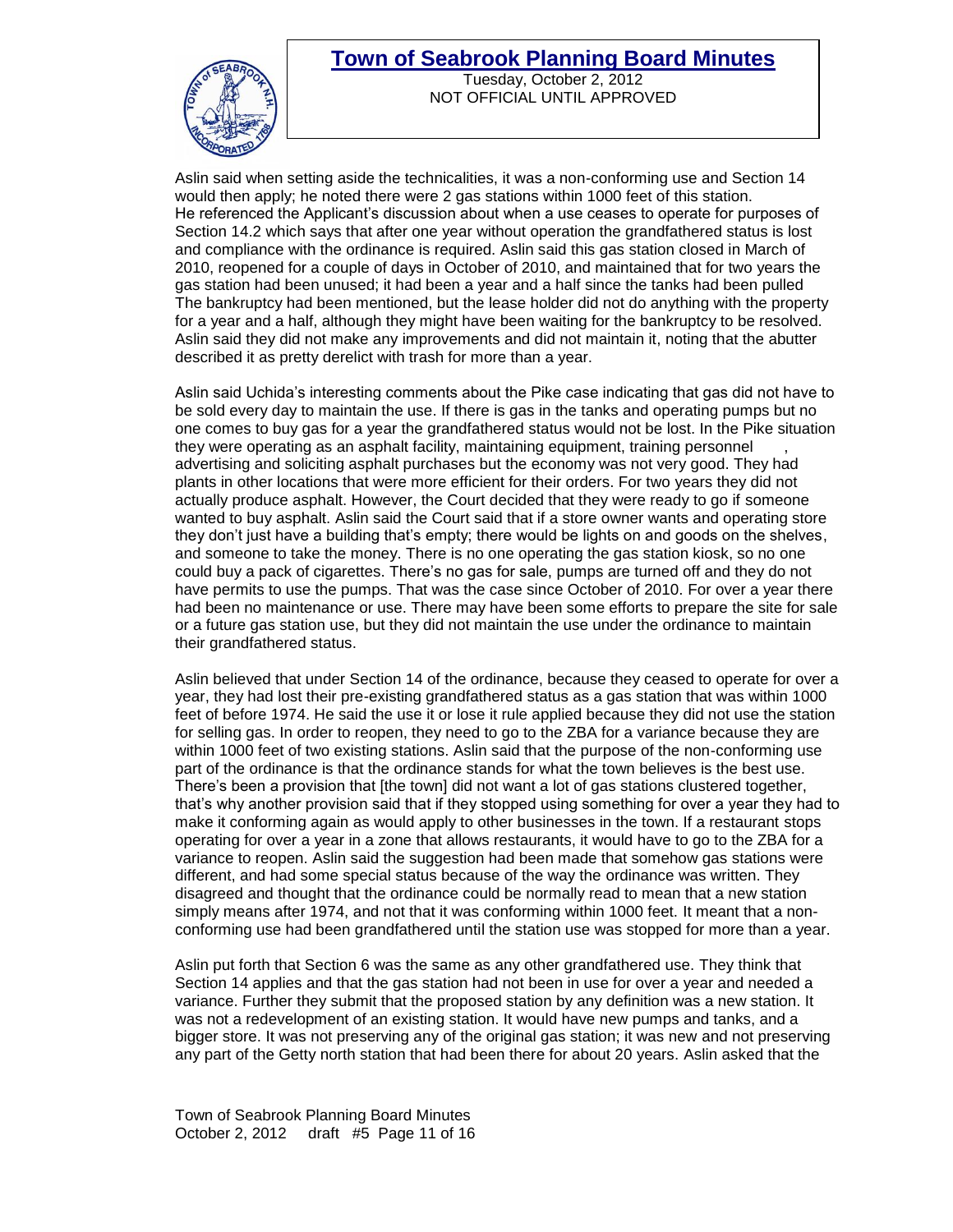

Tuesday, October 2, 2012 NOT OFFICIAL UNTIL APPROVED

Planning Board reconsider its February 2012 decision with respect to this particular station and proposal, and find that there is a requirement for a variance.

Janvrin looked at Aslin's remarks as being bung up on a grandfathered, non-compliant use. The Planning Board's stance was it was never a non-compliant use, and asked Aslin why that was wrong. Aslin said there could be a non-conforming use that was permitted because it was in existence before the ordinance that made it non-conforming. A house in a commercial district could be non-conforming but allowed to continue. They did not feel that the new language made it a permitted use. Janvrin asked if this meant pre-existing, non-compliant. Aslin agreed it had not been non-compliant until the ordinance was passed; it was a pre-existing non-conforming use. Hawkins said the Board had that discussion in February. However, the Board did put a different weight on "new" by looking back at the intent of what the town was trying to accomplish at the time. The Planning Board at that time did not want Route 1 to become a gasoline alley; i.e. that they did not want to expand the list of gas stations within 1000 feet of another one, but the ones that were there would continue in place. There was no intent to make this gas station nonconforming, because it pre-dated the 1974 ordinance.

Hawkins told Aslin that it is how "new" was looked at. There was not that type of reference in other places, so the intent was that no new gas stations within 1000 feet that did not exist before 1974. The ordinance might have been written in a sloppy way and the ordinance might be interpreted in either of the two ways. But in February 2012, the Board's decided it was not the intent to make all of the gas stations [in that area] non-compliant, so nothing could be done without going back to the ZBA. Hawkins said the Board would address that again in their deliberations. All of the arguments had been heard. The Board would have to decide if it agreed with its decision in February 2012, or if "new" refers to anything that got rebuilt and anything that did not meet the ordinance was non-conforming if it had been closed for a year and would have to go to the ZBA. Hawkins wanted to have in hand a document that said it was in existence before March 5, 1974.

Janvrin thought that it would be flawed if the Board determined the station was non–compliant and, therefore, grandfathered, and the use ceased when the operation ceased. The NHDES still had an active permit file on the underground storage facility which, whether pumping gas or not would still be considered as a gasoline station. He asked if the Applicant had applied to NHDES to reinstall the tanks with the mitigation plan due within 30 days. Uchida reminded that the mitigation work needed to be done by Getty, and not Pescosolido. Getty had 120 days to submit all of the material and had about 30 days to that deadline. The NHDES would sign off on the final work plan. Even if the Planning Board granted approval at this meeting, they could not go onto the site until having a NHDES approval. Janvrin asked what would happen if Getty did not do the mitigation. Uchida said the state had strict; liability provisions and there would be ramifications to Latium as well as Getty. Aslin thought it important to remember that the Planning Board and the Town were not beholden to the NHDES. The town ordinance determined uses not a NHDES file. It would be like a restaurant having grease-traps had some contamination and the NHDES were looking into it. He thought there were distinctions among state permits, and the use under town ordinance.

Wood commented that she lives nearby and goes by the property every day. Her opinion was that there were no pumps, tanks, or electricity, and the building was in disrepair. When the tanks came out she thought it would be some other use, and not another gas station especially with so many stations in the town. She thought that "new" meant that something new would be opening, and noted that a nearby, small dry goods store that had not been open for a year had to go through the whole procedure before the Planning Board and became a new item. The only

Town of Seabrook Planning Board Minutes October 2, 2012 draft #5 Page 12 of 16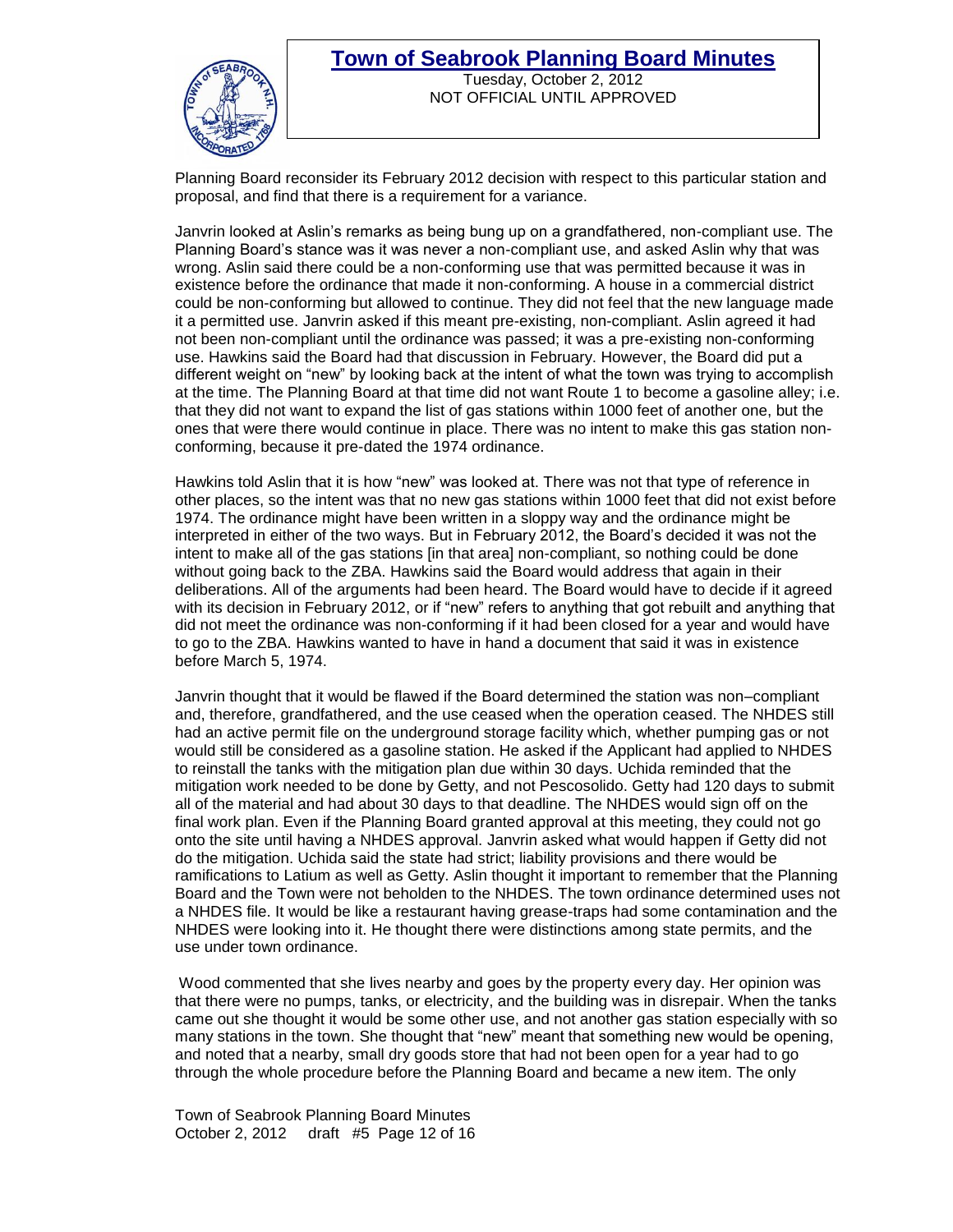

Tuesday, October 2, 2012 NOT OFFICIAL UNTIL APPROVED

changes were different shelving and locks on the door. She thought that when [a business] closed its doors and took out everything including the equipment that would allow it to run as a business, that is when it closed its doors or is gone. Uchida had referenced the Pike case to show that even when doors are closed it did not mean the use ceased. Even if that were the case here, the tanks did not come out until May 2012; they were well within a one year period now. Wood asked when the pumps and electricity were gone. Uchida did not remember about the electricity, but had been referring to the items Wood referenced as coming out of the store or the ground. The tanks came out lonely a few months ago.

Uchida said that when a tenant was in bankruptcy and the rent was continuing to be paid although the doors were closed, the station could not be touched and was considered as in use. Once it was known that the lease would not be renewed, something had to happen to the site. They could not get onto the site and they were maintaining the right to continue that site as a gasoline station by paying the rent. When it became obvious in February 2012 that Getty was not going forward (less than a year ago), Pescosolido decided that something had to be done to get the tanks out of the ground and get some new tanks. Uchida said that was the point at which Tropic Star said it would like to go forward.

Uchida said that Mabardy's attorneys are asking that "new" be ignored i.e. did not exist kin the ordinance. A rule of ordinance interpretation was that every word had a meaning and could not be ignored. There was a reason that "new" was in the ordinance and could not be set aside, and agreed with the Board's interpretation. Even though the doors were shut and the pumps came out in 2011, the tanks came out in 2012 so the year had not passed. Also because the rent was being paid, Getty was reserving it s rights to continue the station going forward, and they were not able to get on to the station to do anything. They believe that under the Pike case, the use had not ceased. Mitchell clarified that the tanks were removed when the pumps were removed. Mitchell added that the Mabardy gas station had been Red's Texaco which was less than 1000 feet from across the street from where the Getty station was then operating. If Mabardy's reasoning was correct, he should not have been able to rebuild his station without going to the ZBA. Janvrin recalled that Red's Texaco had ceased for more than 3 years, and Jean's Atlantic ceased operating for more than a year.

Hawkins thought the issue had been well discussed, but asked if Board members had any other comments. Janvrin asked if there were anyone else that wanted to speak to the issues; there being none Hawkins said the date of the original existence of the station was one outstanding issue. Further, the Planning Board attorney was in support with the Board's February 2012 decision based on the interpretation of a "new" gas station. He asked for Morgan's recommendation as to how to move the questions, and asked if it were appropriate to make a decision without having information in hand about when that station was in existence. Morgan believed that some Board members had said that their comfort level would be greater with all the available information. Janvrin said that the Assessor would be willing to search further. Hawkins said if there was a difference in whether the station was in existence prior to March 5, 1974 the Board's decision could be different. Also, whether the station had been operating or closed down for a year could also become an issue. He agreed that the supporting documents should be in hand.

Janvrin felt that if the gas station was in existence on March 5, 1974 and someone wanted to have a flower shop it would not be non-compliant because the zoning ordinance never applied to that lot. All of the other four gas stations in the area were never non-compliant because they existed prior to March 5, 1974. Whether they closed for six months or for ten years, if there was activity on the site, the use had not ceased but it did not matter because they were compliant.

Town of Seabrook Planning Board Minutes October 2, 2012 draft #5 Page 13 of 16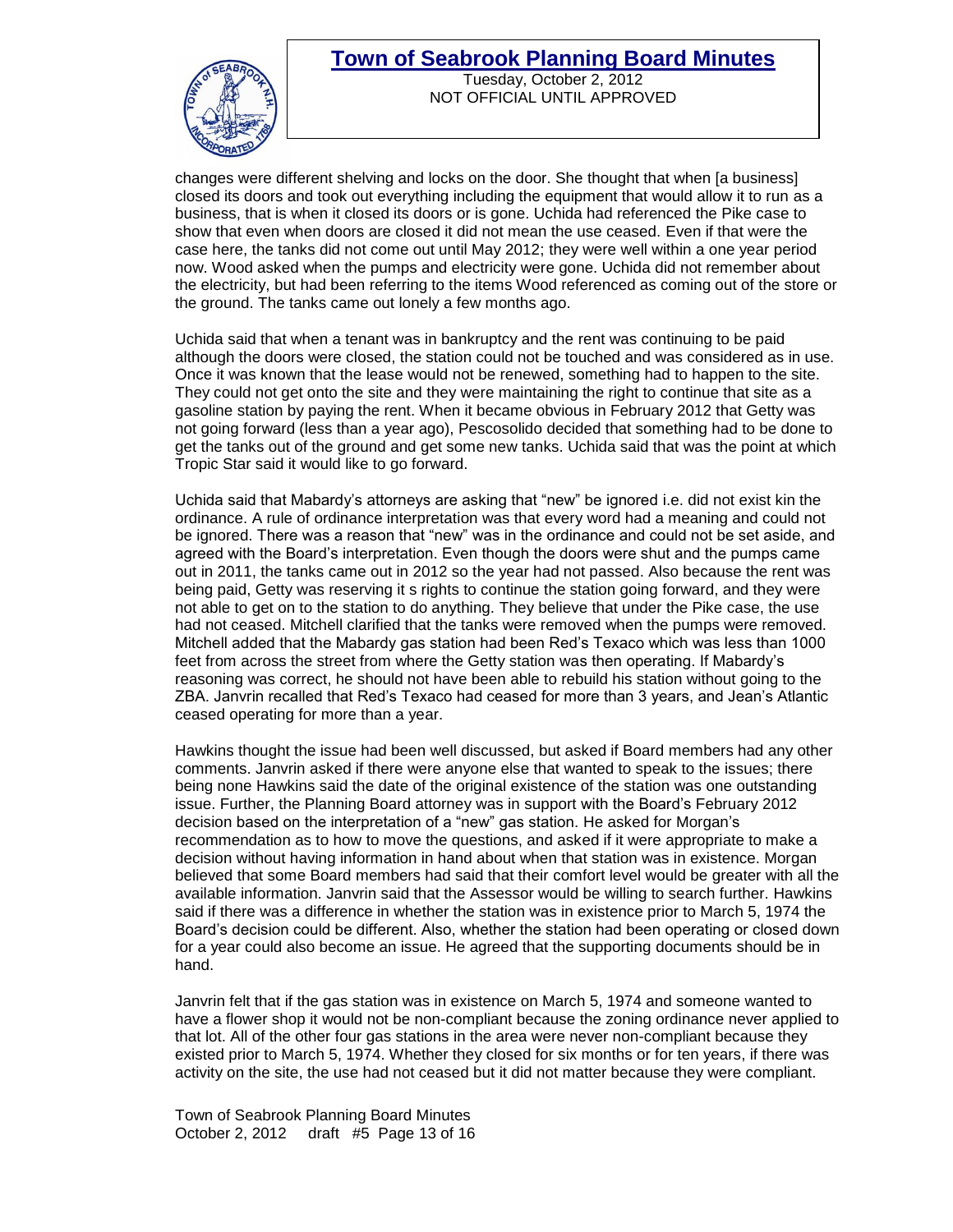

Tuesday, October 2, 2012 NOT OFFICIAL UNTIL APPROVED

There could only be grandfathering if they were non-compliant. But gas stations that were existing before March 5, 1974 would always be compliant. Janvrin commented that the Board's attorneys said the Board's interpretation was defensible. He agreed that with something that proves the date it was existing with the gas station use was needed, he would be comfortable saying that the ordinance did not apply to that lot because it was conforming and would always be conforming. It's not grandfathered unless it had ever been non-compliant. If it's been compliant since the date of the ordinance, there was not an issue.

Hawkins asked if Frazee believed a decision should be made at this meeting, or the case should be continued. Frazee had already settled on being opposed to the station itself, but would follow the legal issues first. Hess agreed that the dates should be gotten from prior records. Wood wanted documents in hand to have something to go on either way. Hawkins continued Case #2012-18 to October 16, 2012 at 6:30PM at Seabrook Town Hall. Attorney Michael asked if the public part of the meeting had been closed. Hawkins said it would be open until the information was concluded and the Board knew what had been found. Janvrin explained that everything was welcome to comment at the next meeting.

Hawkins said that a discussion about parking on the site was necessary in re the potential for a variance. The Board's attorneys had been consulted as to whether the Board should be involved in re the 9 parking spaces at the rear of the site and whether they should be shared in any way. The Applicant was allowed a maximum of 5 parking spaces i.e. 4 per 1000 square feet. If the Applicant claimed the use of any of the 9 spaces in the rear, they would be over that limit. He asked Morgan about the options to deal with that matter. Morgan wanted to defer to the Board's attorney's advice; technically it would require a waiver request with a rationale for a claim on any of the 9 spaces in the back. Hawkins asked if Morgan's recommendation was that if the Applicant wanted to continue a claim on the 9 spaces, it would require a waiver for the parking section of the ordinance. Morgan agreed, relying on the advice of counsel. Janvrin said they could relinquish claim to the 9 back spaces to be in compliance with the regulation. Crow commented that in Seabrook they could not park on the street. Janvrin said this was a town ordinance and the police would enforce that. Crow said at this time there was no reason to park there, but there could be in the future.

Hess acknowledged the 5 space limit, and thought a customer would have to run into the store after pumping gas. He asked if they could park in one of the 9 spaces if it were open. Hawkins said for the site plan review, the ordinance said that 1200 square feet was entitled to 5 spaces. Counting any of the nine would be non compliant. That is why if the Applicant wanted to use those spaces he needed deal with the other parties and to submit a waiver. The Board could not force an outcome; it is an issue based on the parking regulation. Janvrin said an alternative would be to relinquish all rights to those spaces.

Hawkins asked if there were other items to discuss. Morgan asked Morrill for a letter explaining the recent revisions. Morrill will provide such a letter; the drive area had been adjusted the refueling notations had been rewritten. Janvrin noted a waiver request. Hawkins preferred to deal with all of the waivers at the same time. He noted that the avenue for challenging the Planning Board's decisions to the ZBA was still open. If that were the case the Board would have to decide how far to go, or to wait for that decision.

#### **Hawkins continued Case #2012-18 to October 16, 2012 at 6:30PM at Seabrook Town Hall.**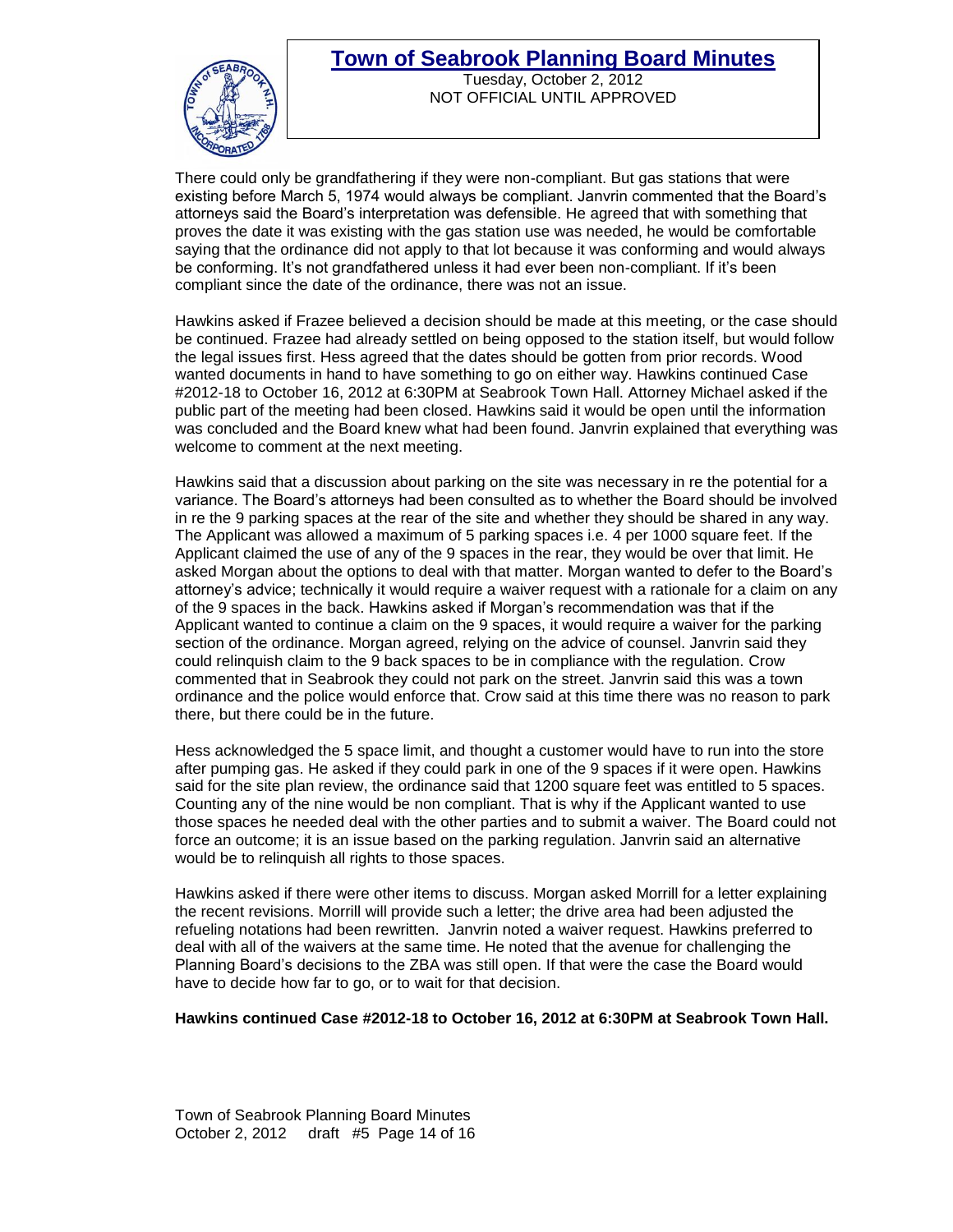

Tuesday, October 2, 2012 NOT OFFICIAL UNTIL APPROVED

#### **OTHER BUSINESS**

#### **Review of Ordinances**

Janvrin reminded that he had deferred certain administrative items to October 16, 2012. Hawkins called attention to the upcoming deadlines for working through zoning changes. He asked that members and Garand to bring their list for any zoning items to the next meeting so they could be prioritized for Morgan to draft the language. The public notices would be for December meetings, prior to which the language had to be agreed. He did not want to carry over into January in case a meeting would be missed because of snow. Hawkins priorities, although not for zoning, were a sharp review of application fees and clarifying the exaction methodology. He was considering bringing in the Board's traffic consultant for the working discussion re the Route 1 corridor. There was a good idea as to how it would work, but the specifics on the Corridor needed to be worked through, and the formula simplified. Janvrin suggested that Lowry see if the ZBA had suggestions for warrant items. Hawkins wanted to have discussions about items that the ZBA felt should be changed. Garand wanted the Board to create a policy allowing him to apply fines for offences. He thought offences must be specified, researched, and authorized by the court. Hawkins said there was not a major zoning ordinance change, so this would be a good time to take care of other items.

Wood wanted to see some bite behind ordinance compliance, for example, signage. Without a fine, there is not much that Garand could do. She wondered if that could be addressed in revamping or creating new ordinances. Garand said his counterpart in Portsmouth said the fineable offense had to be called out in the zoning. Hawkins thought that such items could be defined. It would be for the troublesome items often repeated. Garand said a lot of people comply but some feel the economy is tough and they should have an extra sign. Janvrin noted That the blade signs are out on the weekend when Garand is not on duty. Morgan noted reference to being subject to a civil penalty not to exceed \$275. Garand said that had to go to Court to enforce. Janvrin said the authority to issue a fine comes from the Board of Selectmen, but the fine had to be set as an administrative action. Garand said everything should be laid out e.g. two warnings before the fine. This should be applicable consistently to all. Wood said that Garand had to have clout behind his actions. Garand said a notice of violation was one thing, but a cease and desist requires substantial research and paperwork. It costs more money to go into court. Janvrin said that the police department could be agents. Hawkins thought the police were the only agents for compliance.

#### **Seabrook North Village - NHHFA Challenge Grant**

Hawkins said that the Master Plan update had been completed, and that effectively the Steering Committee was dissolved. He recommended that a Planning Board subcommittee take on the Seabrook North Village grant work, and ask for volunteers to participate. Most of the work would be done by the consultant working with the subcommittee, which would report to the Planning Board. The Board would decide what to recommend to the Board of Selectmen. Janvrin said he would be glad to deliver invitations to residents and business people who are in that part of town to serve on the subcommittee. He also encouraged Board members to sit in when they have the time. Most of the work is done by consultants but the committee reviews everything and makes the recommendations to the Board which will ultimately decide if they like it. Then it can go to town meeting. The next meeting would be October 11 at 9 am in the Selectmen's Meeting Room.

Janvrin offered to deliver invitations to potential members. He asked if the area had been defined. Hawkins said defining the geographic area was part of the assignment. For example,

Town of Seabrook Planning Board Minutes October 2, 2012 draft #5 Page 15 of 16